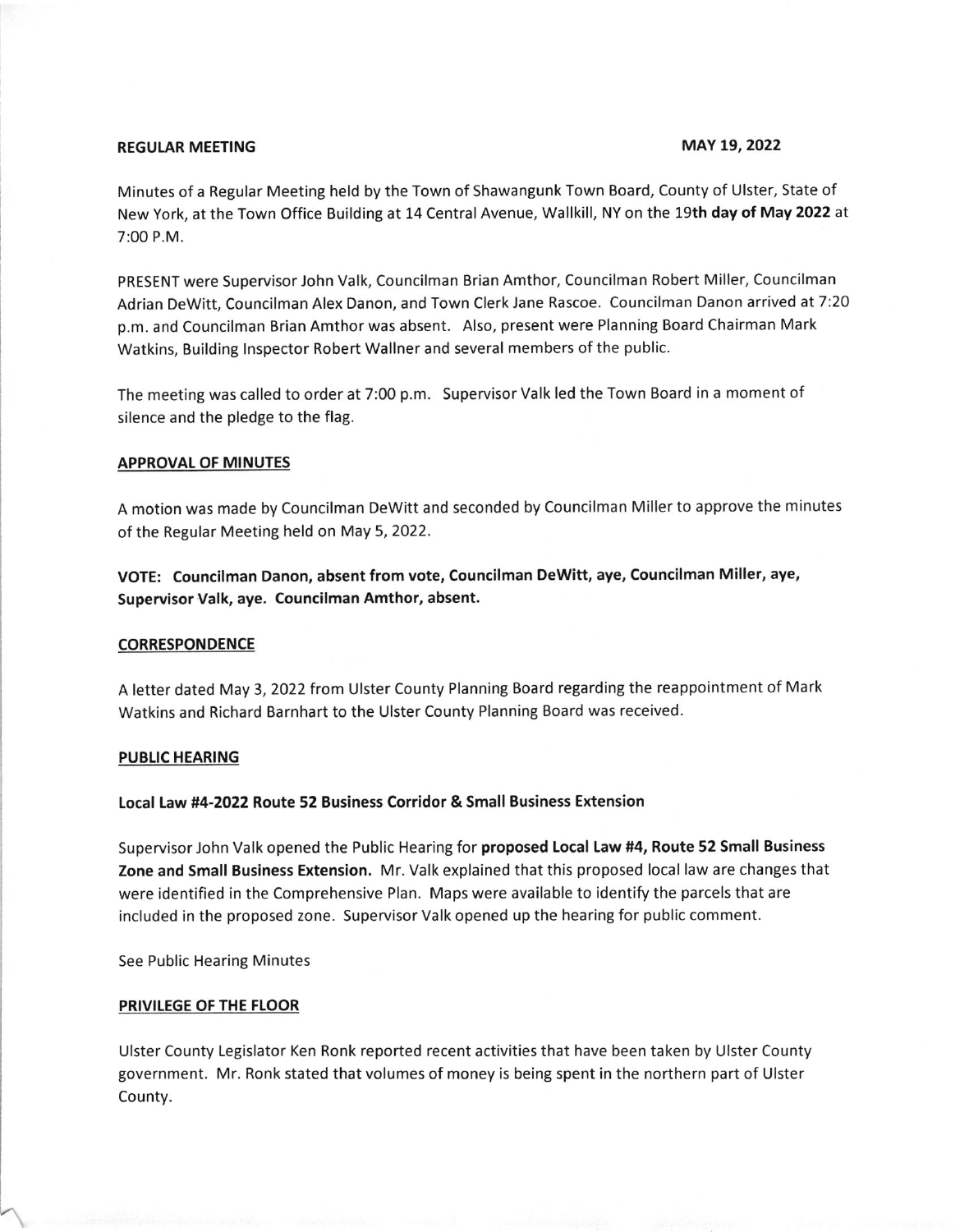# REGULAR MEETING PAGE TWO MAY 19, 2022

IDA Board members were recently appointed. There were no members south of Route 299, east of the mountain, chosen to serve.

The application for the Route 208 Sewer Project is well suited, he is hopeful the town will get the funding. The application is for 5500,000. The total American Rescue funds the county received is s38,000,000.

Supervisor Valk inquired about the sales tax. Legislator Ronk explained the towns will get one percent more than they previously did. The City of Kingston received 11.5 million and the towns share the remainder.

Supervisor Valk stated he has strong concerns about representation on the boards appointed by the county. There was a discussion on the recent redistricting. The inmate population in local correction facilities are no longer counted in the census. Mrs. Perine shared that there is a public meeting in Saugerties tomorrow night where these opinions can be voiced. Supervisor Valk advised that he attended the meeting in Modena this week.

Legislator Ronk advised that Bruyn Turnpike will be paved starting tomorrow.

Resident Darin Clegg introduced himself to the Town Board. Mr. Clegg explained that he owns 58 acres of land off of oregon Trail. He obtained a building permit last year for a home, office and barn. Due to COVID there has been delays and the house is not finished. A neighbor complained to the Town and now the Building lnspector is telling him he should have had three separate building permits. Mr. Clegg explained that he submitted a site plan and was granted permission to build. He had all the necessary inspections by the Building Department and by the Ulster County Health Department. Councilman Dewitt stated that the board members would have to research this issue further prior to coming to any determination. Supervisor Valk requested Mr. Clegg leave his contact information and will be back in touch.

# PUBLIC HEARING - Local Law #4

Supervisor Valk advised that the Public Hearing remains open if anyone would like to make comments or ask questions.

# REPORT OF TOWN OFFICERS

SUPERVISOR'S REPORT - The monthly Supervisor's Report for April 2022 was received.

TOWN CLERK'S REPORT - The monthly Town Clerk Report for April, 2022 for \$20,236.77 was received.

HIGHWAY SUPERINTENDENT See Liaison to Highway report

POLICE CHIEF

See Liaison to Public Safety report.